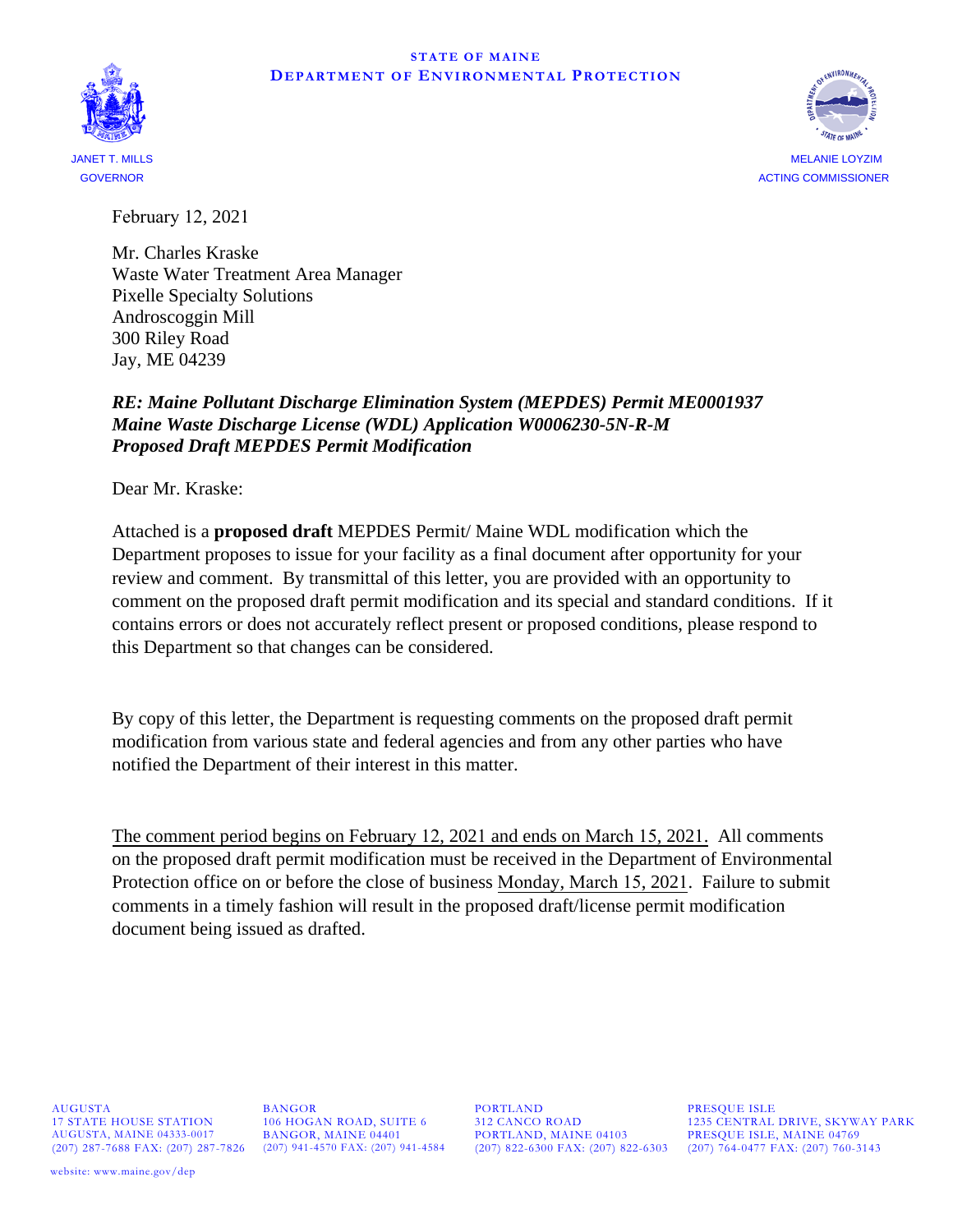Comments in writing should be submitted to my attention at the following address:

Maine Department of Environmental Protection Bureau of Water Quality Division of Water Quality Management 17 State House Station Augusta, ME 04333-0017

If you have any questions regarding the matter, please feel free to contact me. Sincerely,

B. Blaisdell

Breanne Blaisdell Bureau of Water Quality [Breanne.Blaisdell@maine.gov](mailto:Breanne.Blaisdell@maine.gov) ph: 207-287-1298

Enc.

cc:

Cindy Dionne, DEP Jim Crowley, DEP Pam Parker, DEP Barry Mower, DEP Lori Mitchell, DEP Anna Harris, USFWS IFW Environmental Review Department of Marine Resources Dan Kusnierz, PTG Sean Mahoney, CLF Shelley Puleo, EPA Damien Houlihan, EPA Alex Rosenberg, EPA Ellen Weitzler, EPA Marelyn Vega, EPA Richard Carvalho, EPA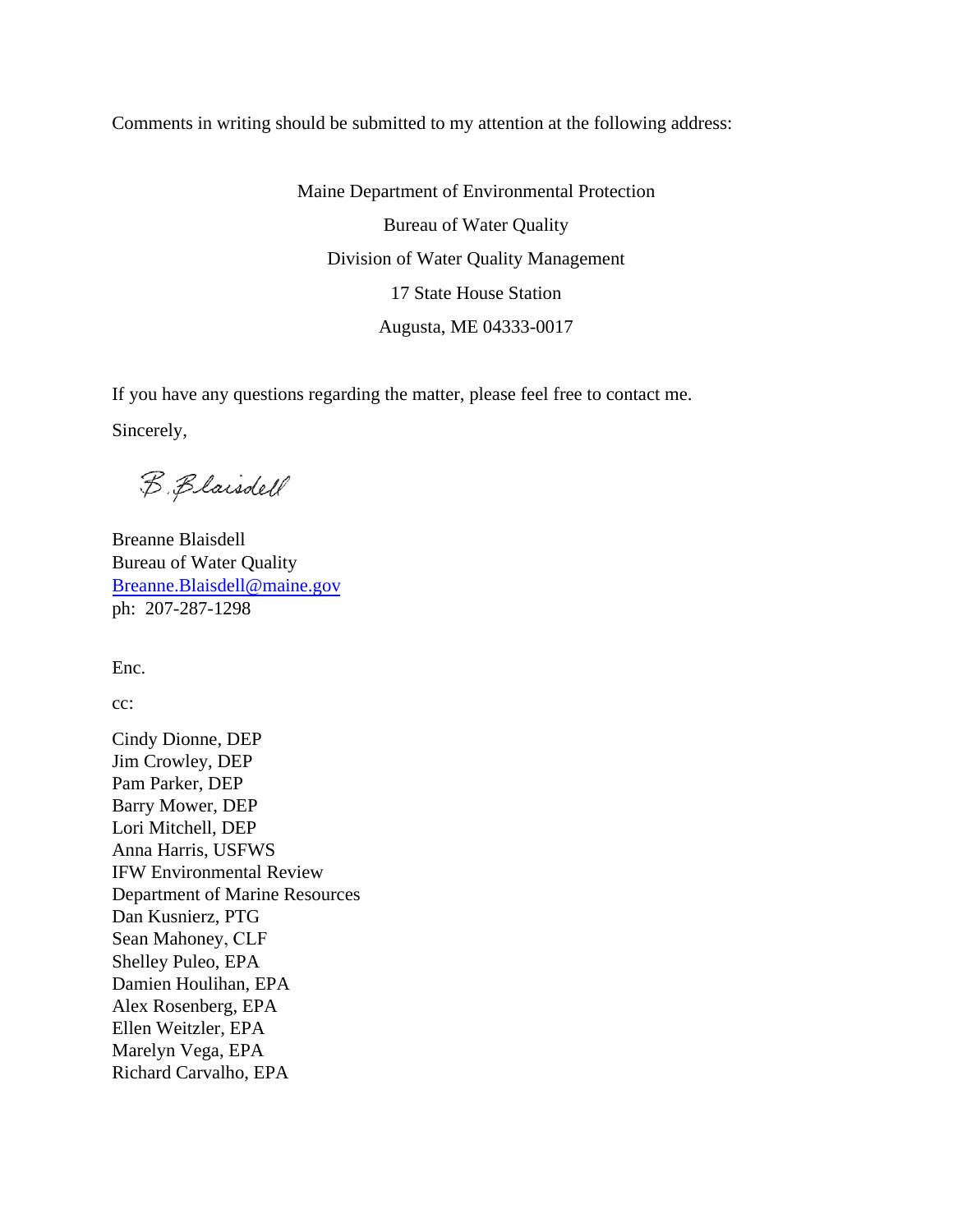

STATE OF MAINE DEPARTMENT OF ENVIRONMENTAL PROTECTION 17 STATE HOUSE STATION AUGUSTA, ME 04333

# **DEPARTMENT ORDER**

# **IN THE MATTER OF**

 $\lambda$  $\lambda$ )  $\lambda$ 

PIXELLE ANDROSCOGGIN LLC JAY, FRANKLIN COUNTY, MAINE PULP & PAPER MANUFACTURING FACILITY ME0001937 W000623-5N-R-M **APPROVAL**

MAINE POLLUTANT DISCHARGE ELIMINATION SYSTEM PERMIT AND WASTE DISCHARGE LICENSE **MODIFICATION**

In compliance with the applicable provisions of *Pollution Control*, 38 M.R.S. §§ 411 – 424-B, *Water Classification Program*, 38 M.R.S. §§ 464 - 470 and *Federal Water Pollution Control Act*, Title 33 U.S.C. § 1251, and applicable rules of the Department of Environmental Protection (Department), has considered the application of Pixelle Androscoggin LLC to modify combination Maine Pollutant Discharge Elimination System (MEPDES) Permit #ME0001937/Maine Waste Discharge License (WDL) #W000623-5N-P-R (permit hereinafter) last issued by the Department to the VERSO CORPORATION on December 4, 2017, for a five-year term. On January 21, 2020, a minor revision was finalized with the Department to correct the legal corporate name on the permit to "Verso Androscoggin LLC." With its supportive data, agency review comments, and other related materials on file, the Department FINDS THE FOLLOWING FACTS:

# **MODIFICATION REQUESTED**

On April 15, 2020, the permittee experienced a catastrophic explosion of two onsite pulp digesters. Due to these unforeseen events, the permittee has requested several modifications to their 2017 permit.

- 1. The permittee has requested that the Department change the legal name of the owner of record from Verso Androscoggin LLC to Pixelle Androscoggin LLC.
- 2. The permittee has requested a reduction in the daily maximum effluent flow limitation from 50 MGD to 26 MGD.
- 3. The permittee has requested modification of the seasonal sampling frequency for biochemical oxygen demand (BOD) from 5/Week, June 1-September 30, to 3/Week year-round, due to an extended elimination of pulp production.

In the December 20, 2012 permit, after statistical analysis, the monitoring frequency for BOD was reduced from 1/Day to 5/Week, June-September, and 1/Day to 4/Week, October-May. The equation used for the statistical analysis was (Long Term Average)/(Effluent Limitation). An extended elimination of pulp production will result in a significant reduction of BOD loading in the effluent, therefore, the LTA/Effluent Limitation ratio value will be smaller and a reduction in monitoring frequency is justified based on the statistical analysis utilized in 2012.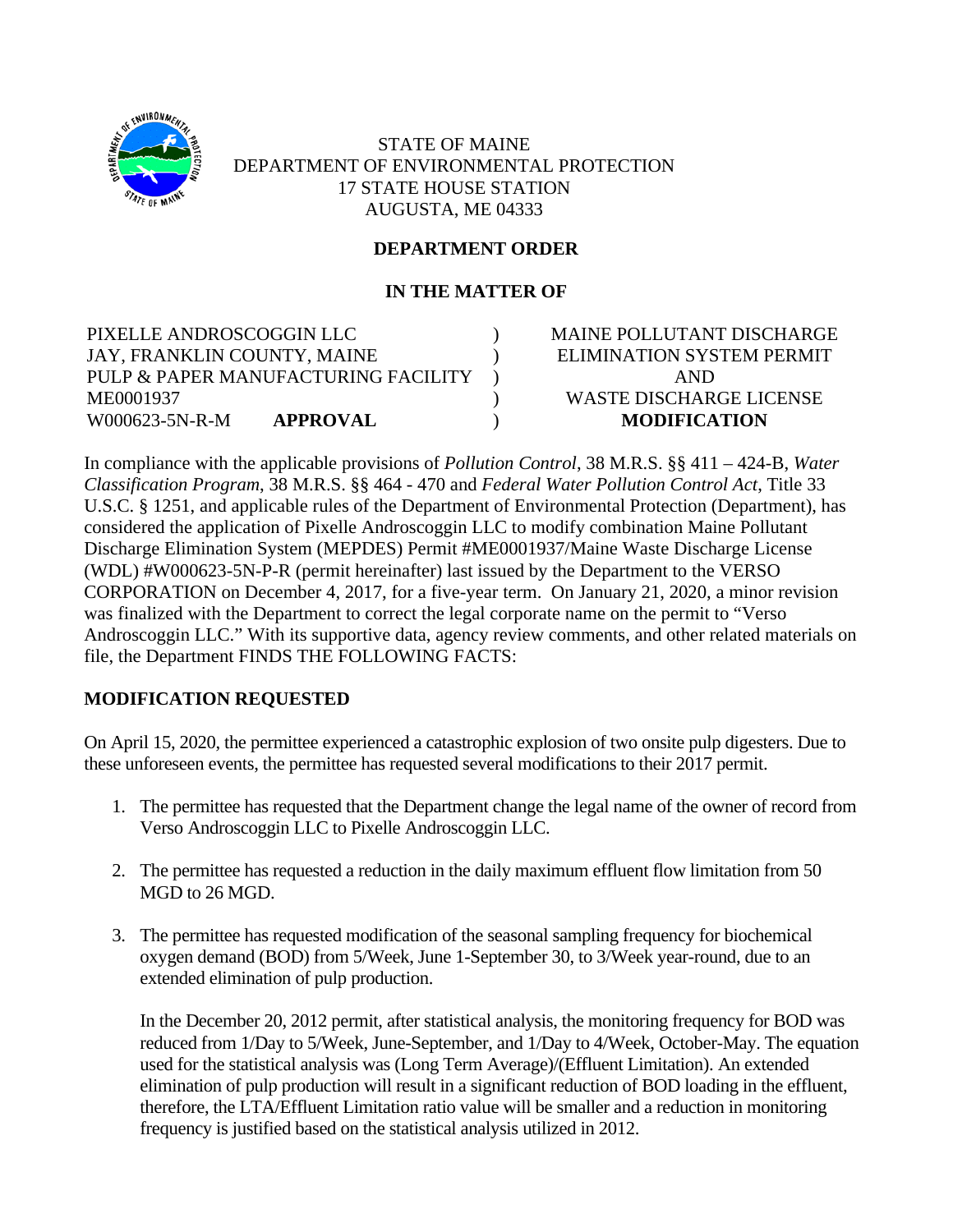# **MODIFICATION REQUESTED (cont'd)**

In the 2017 permit, a request by the permittee for further reduction was denied based on Department guidance that monitoring reductions may only occur once for a facility and that the Department considered the monitoring frequency to be necessary and appropriate to determine compliance. Given the reduction of BOD loading in the effluent due to extended production changes, however, the Department has reconsidered the request from the permittee.

In light of the recent changes, BOD and total suspended solids (TSS) limitations were also reevaluated. Previous permitting action utilized values found in the Environmental Protection Agencies Effluent Limitation Guidelines, 40 CFR 430, Sub-part B-*BPT effluent limitations for bleached kraft facilities where pulp and fine papers are produced.* With the change to purchased pulp, limitations utilizing values found in Sub-part K-*BPT effluent limitations for non-integrated mills where fine paper is produced from purchased pulp-wood fiber furnish subdivision*, were calculated.

- 4. The permittee has requested the replacement of the Heat Gain/Heat Loss (HGHL) model with the Predicted River Temperature Increase (PRTI) calculation. In the January 27, 2010 permit modification, the PRTI calculation was replaced by the HGHL model and the term CRTI, (calculated river temperature increase) because the Department's PRTI formula calculated the maximum potential change in temperature and it did not consider or take into account the fact that some or essentially all of the heat added by the facility could be lost to the atmosphere during the night. The night-time heat loss is significant during the latter half of the summer season when the air temperature at night is cooler than the river water temperature. The HGHL model developed by the permittee and approved by the Department factors in night-time heat loss and more accurately calculates the river temperature increase. The HGHL model, however, requires the utilization of probes in the river. The PRTI does not, which eliminates probe maintenance requirements.
- 5. The permittee has requested that the numeric limitations for chemical oxygen demand (COD) be suspended and lbs./day reporting be maintained. This request is consistent with the requirements of the December 4, 2017 permit. Special Condition A, Footnote 9, Chemical Oxygen Demand (COD) states,

"All reported COD values are to be expressed as the soluble fraction of COD in the final effluent.

- (a) Numeric limitations are only applicable when unbleached kraft production is greater than or equal to  $(>)$  667 air dried tons/day.
- (b) The permittee shall report values associated with sampling conducted at times when the unbleached kraft pulp production is less than  $\langle \rangle$  667 air dried tons/day."

As unbleached pulp production is currently  $< 667$  air dried tons/day at the facility, numeric limitations are not applicable. The sampling frequency prescribed by the 2017 permit and reporting values, are still required.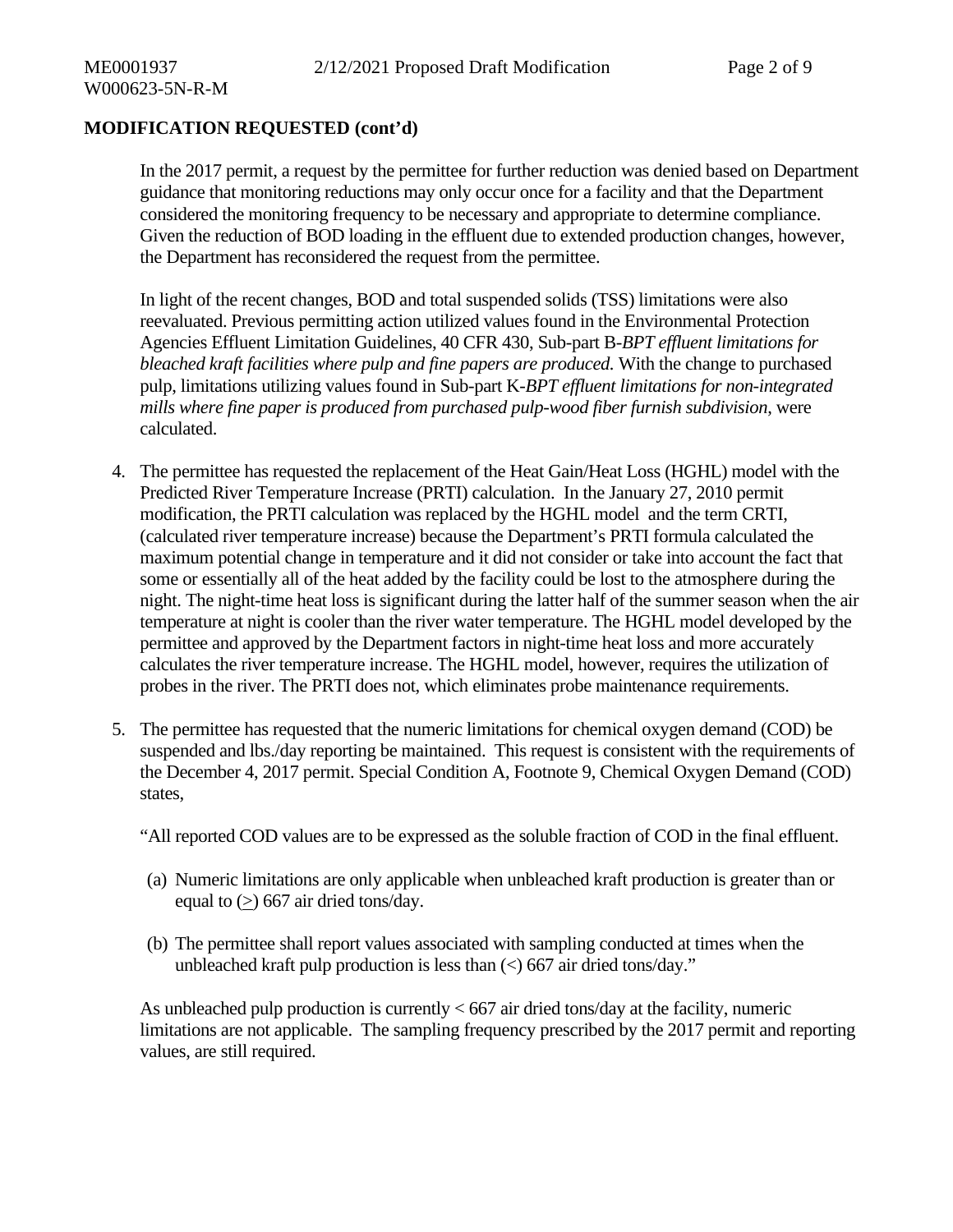# **MODIFICATION REQUESTED (cont'd)**

6. Lastly, the permittee has requested that the limitations for Adsorbable Organic Halogens (AOX), Color, and parameters associated with the Bleach Plants (Outfall 100A and Outfall 200A) be suspended. These parameters are all associated with the historic process of pulp production, which is not currently operational at the facility.

# **MODIFICATION GRANTED**

- 1. The Department grants the permittee's request to change the name on MEPDES Permit #ME0001937/WDL #W000623-5N-P-R from Verso Androscoggin LLC to Pixelle Androscoggin LLC.
- 2. The Department grants the permittee's request for a reduction of the daily maximum effluent flow limitation.
- 3. The Department grants the permittee's request for reduced BOD monitoring due to an extended significant reduction of loading due to the loss of pulping operations.
- 4. The Department has modified the BOD and TSS monthly average and daily maximum limitations to reflect reduced production rates as well as the change from manufacturing pulp to utilizing purchased pulp.
- 5. The Department grants the permittee's request for the use of PRTI methodology to report river temperature given the lower flow and temperature of current processes.
- 6. The Department grants the permittee's request for a suspension of COD kilogram limits as there are no bleach or pulping operations occurring on site.
- 7. The Department grants the permittee's request for a suspension of the limitations for AOX, color and the parameters associated with the two Bleach Plants (Outfall 100A and 200A) as there are no bleach or pulping operations occurring on site.

The Department is hereby modifying the 2017 MEPDES permit with the attached tables and special conditions for those limits associated with the facility while bleaching and pulping processes are not occurring. The Department is requiring that the permittee notify the Department compliance staff at least 60 days prior to any startup of bleaching or pulp production processes.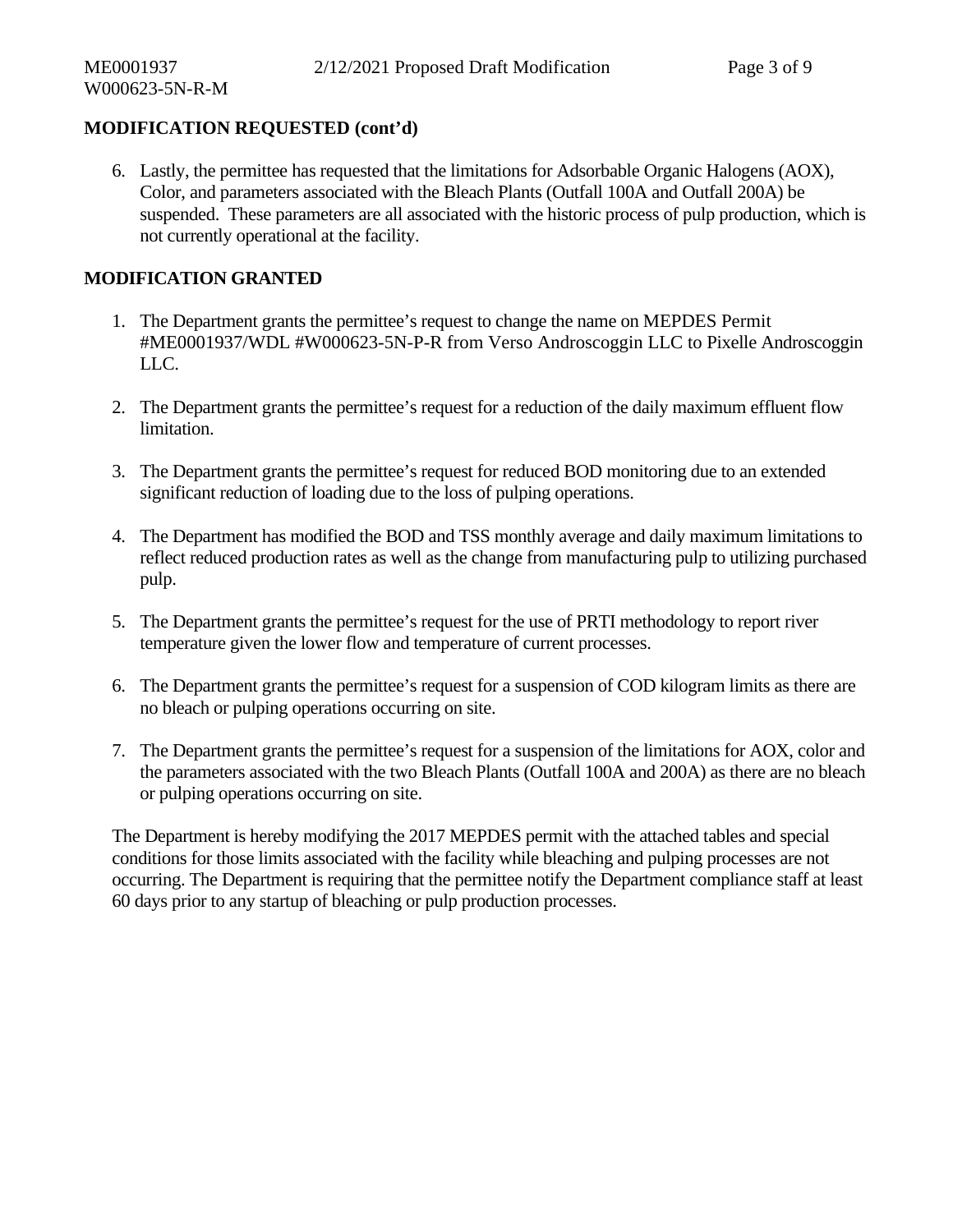# **CONCLUSIONS**

Subject to the terms and conditions contained herein, the Department makes the following CONCLUSIONS:

- 1. The discharge, either by itself or in combination with other discharges, will not lower the quality of any classified body of water below such classification.
- 2. The discharge, either by itself or in combination with other discharges, will not lower the quality of any unclassified body of water below the classification which the Department expects to adopt in accordance with state law.
- 3. The provisions of the State's antidegradation policy, 38 M.R.S. Section 464(4)(F), will be met, in that:
	- a. Existing in-stream water uses and the level of water quality necessary to protect and maintain those existing uses will be maintained and protected;
	- b. Where high quality waters of the State constitute an outstanding natural resource, that water quality will be maintained and protected;
	- c. The standards of classification of the receiving water body are met or, where the standards of classification of the receiving water body are not met, the discharge will not cause or contribute to the failure of the water body to meet the standards of classification;
	- d. Where the actual quality of any classified receiving water body exceeds the minimum standards of the next highest classification, that higher water quality will be maintained and protected; and
	- e. Where a discharge will result in lowering the existing quality of any water body, the Department has made the finding, following opportunity for public participation, that this action is necessary to achieve important economic or social benefits to the State.
- 4. The discharge will be subject to effluent limitations that require application of best practicable treatment.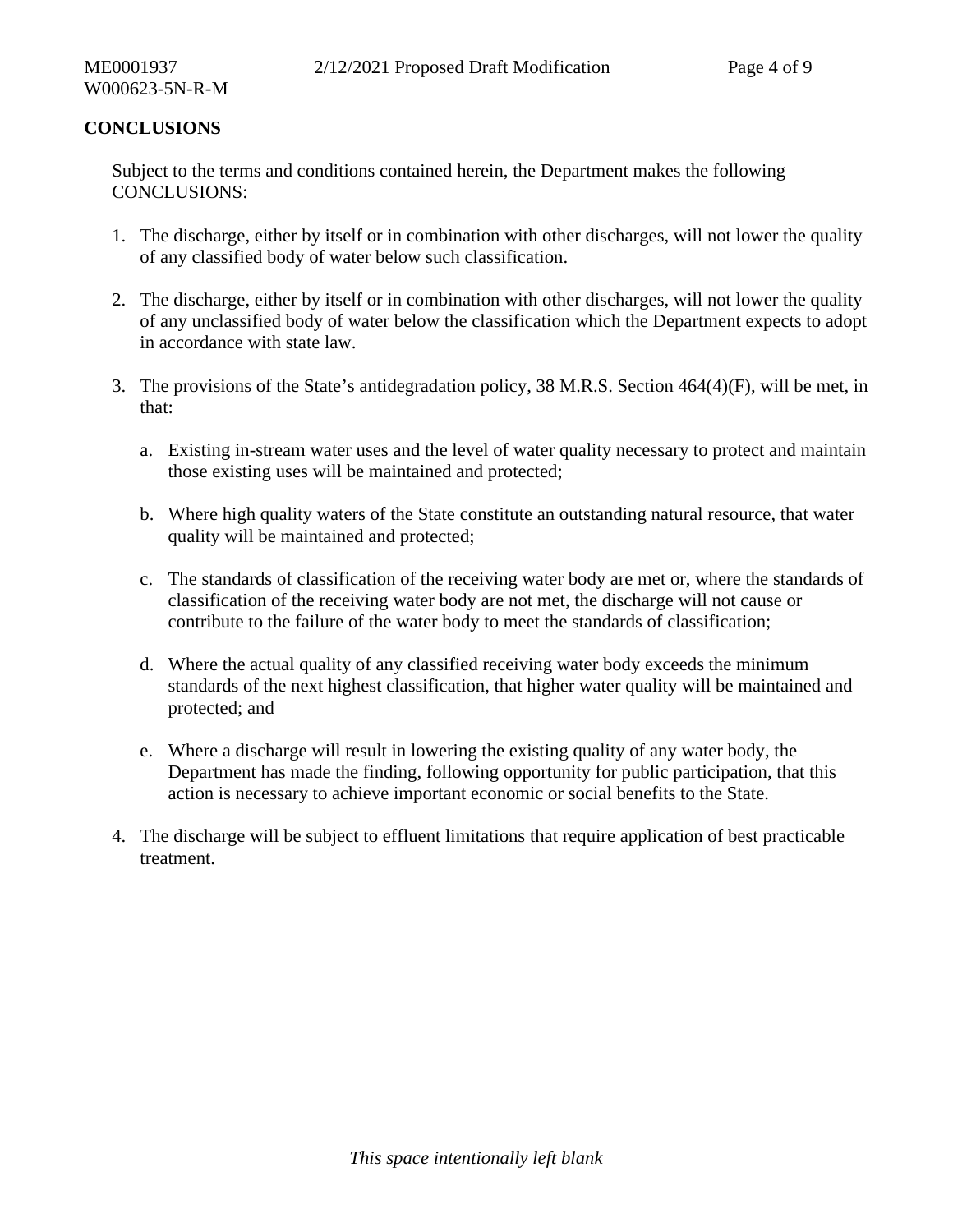# **ACTION**

THEREFORE, the Department APPROVES the above noted requests of Pixelle Androscoggin LLC to modify MEPDES Permit #ME0001937/WDL #W000623-5N-P-R, issued by the Department on December 4, 2017, for a five-year term. The discharges are subject to the attached conditions and all applicable standards and regulations including:

- 1. "*Maine Pollutant Discharge Elimination System Permit Standard Conditions Applicable To All Permits*," revised July 1, 2002, copy attached to MEPDES Permit #ME0001937/ WDL #W000623-5N-P-R, issued by the Department on December 4, 2017.
- 2. All terms and conditions of MEPDES Permit, #ME0001937/WDL #W000623-5N-P-R, issued by the Department on December 4, 2017, not modified by this permitting action remain in effect and enforceable.
- 3. The attached Special Conditions, including effluent limitations and monitoring requirements.
- 4. This permit modification becomes effective upon the date of signature below and expires on December 4, 2022, concurrent with MEPDES Permit #ME0001937/WDL #W000623-5N-P-R, issued by the Department on December 4, 2017. If a renewal application is timely submitted and accepted as complete for processing prior to the expiration of this permit, the terms and conditions of this permit and all subsequent modifications and minor revisions thereto remain in effect until a final Department decision on the renewal application becomes effective. [*Maine Administrative Procedure Act*, 5 M.R.S. § 10002 and *Rules Concerning the Processing of Applications and Other Administrative Matters*, 06-096 CMR 2(21)(A) (amended June 9, 2018)].

DONE AND DATED AT AUGUSTA, MAINE, THIS \_\_\_\_\_\_\_\_ DAY OF . 2020.

DEPARTMENT OF ENVIRONMENTAL PROTECTION

BY:

For Melanie Loyzim, Acting Commissioner

PLEASE NOTE ATTACHED SHEET FOR GUIDANCE ON APPEAL PROCEDURES

Date of initial receipt of application 8/12/2020 Date of application acceptance 8/26/2020 . **FILED** 

MAR 30, 2020

**State of Maine Board of Environmental Protection**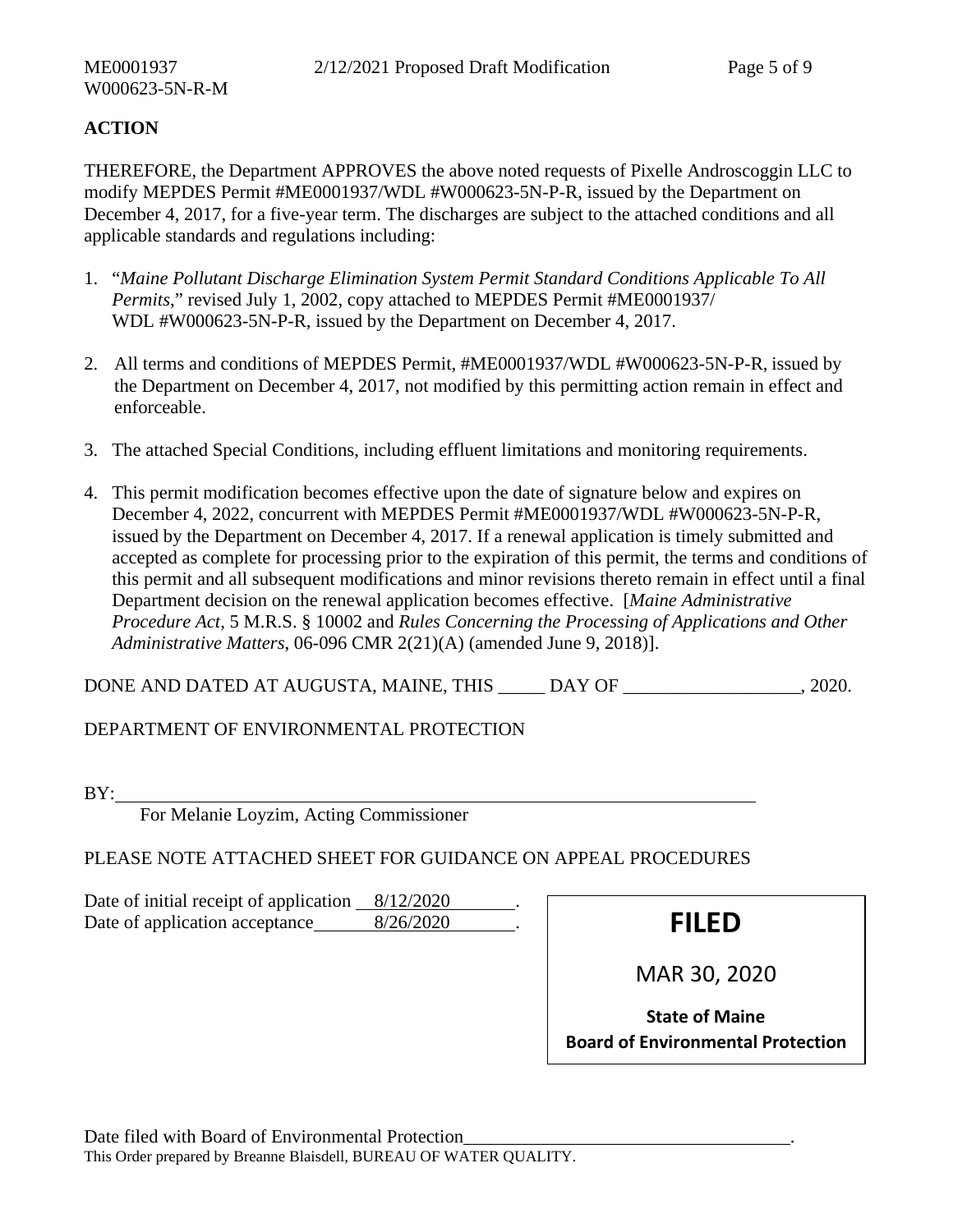#### **A. EFFLUENT LIMITATIONS AND MONITORING REQUIREMENTS**

## **OUTFALL #001A & #001B<sup>(1)</sup>** – Secondary treated wastewaters (while bleaching and pulp production activities are suspended)

| <b>Effluent Characteristics</b>                                          | <b>Discharge Limitations</b> |                                  |                                                                |                                    |                               |                                       | <b>Minimum Monitoring</b><br><b>Requirements</b> |                              |
|--------------------------------------------------------------------------|------------------------------|----------------------------------|----------------------------------------------------------------|------------------------------------|-------------------------------|---------------------------------------|--------------------------------------------------|------------------------------|
|                                                                          | <b>Monthly</b><br>Average    | Weekly<br>Average <sup>(2)</sup> | <b>Daily</b><br><b>Maximum</b>                                 | <b>Monthly</b><br>Average          | Weekly<br>Average             | <b>Daily</b><br><b>Maximum</b>        | <b>Measurement</b><br><b>Frequency</b>           | <b>Sample</b><br><b>Type</b> |
| Flow<br>[50050]                                                          | Report MGD<br>[03]           | $---$                            | 26 MGD<br>[03]                                                 | $---$                              | $---$                         | $---$                                 | Continuous<br>[99/99]                            | Recorder<br>[RC]             |
| BOD <sub>5</sub><br>$(June 1-September 30)$                              | 4,400 lbs./day               | 6,400 lbs./day                   | 8,000 lbs./day                                                 | $---$                              | $\cdots$                      | $\cdots$                              | 3/Week                                           | Composite                    |
| $(October 1-May 31)$<br>[00310]                                          | 6,800 lbs./day<br>[26]       | 11,100 lbs./day<br>[26]          | 13,120 lbs./day<br>[26]                                        | ---                                | $---$                         | $---$                                 | 3/Week<br>[04/07]                                | Composite<br>[24]            |
| <b>TSS</b><br>(June 1 - September 30)                                    | 9,440 lbs./day               |                                  | 17,600 lbs./day                                                | ---                                | ---                           | ---                                   | 4/Week [04/07]                                   | Composite [24]               |
|                                                                          | 9,440 lbs./day(3)            | ---                              |                                                                | $---$                              | ---                           | $\cdots$                              | 1/Day [01/01]                                    | Calculate [CA]               |
| $(October 1 - May 31)$                                                   | 9,400 lbs./day               | $---$                            | 17,600 lbs./day                                                | ---                                | $---$                         | $---$                                 | 4/Week [04/07]                                   | Composite [24]               |
| [00530]                                                                  | 9,400 lbs./day(4)<br>$[26]$  | ---                              | [26]                                                           | $---$                              | ---                           | $\cdots$                              | $1$ /Year [ $01$ /YR]                            | Calculate [CA]               |
| Oxygen Injection [34048]<br>$(June 1 - September 30)$                    | $---$                        | $---$                            | 24,279 lbs./ $day^{(5a)}$<br>$34,490$ lbs./day <sup>(5b)</sup> | $---$                              | $---$                         | $---$                                 | 1/Day<br>[01/01]                                 | Record<br>[RC]               |
| Total Phosphorus [34048]<br>$(June 1 - September 30)$                    | 130 lbs./day<br>[26]         | $- - -$                          | Report lbs./day<br>[26]                                        | Report $mg/L^{(6)}$<br>[19]        | $---$                         | Report mg/L <sup>(6)</sup><br>[19]    | 3/Week<br>[03/07]                                | Composite<br>[24]            |
| Ortho-phosphorus [70507]<br>$(June 1 - September 30)$                    | 28 lbs./day<br>[26]          | $---$                            | Report lbs./day<br>[26]                                        | Report mg/L <sup>(6)</sup><br>[19] | $---$                         | Report $mg/L^{(6)}$<br>[19]           | 2/Week<br>[02/07]                                | Composite<br>$[24]$          |
| Temperature [00011]<br>(June 1 - September 30)<br>$(October 1 - May 31)$ |                              |                                  | ---<br>---                                                     | $---$<br>---                       | $---$<br>---                  | 100°F [15]<br>Report $\mathrm{P}[15]$ | 1/Day[01/01]<br>1/Week[01/07]                    | Measure [MS]<br>Measure [MS] |
| <b>River Temperature</b><br>Increase [03772]<br>(June 1 - September 30)  | $---$                        | $---$                            | $---$                                                          | ---<br>$---$                       | $0.5^{\circ}F^{(7a)}$<br>[15] | $---$                                 | 1/Day<br>[01/01]                                 | Calculate<br>[CA]            |
| <b>River Temperature</b><br>Increase [03772]<br>(June 1 - September 30)  | $---$<br>$\frac{1}{2}$       | ---<br>$---$                     | ---<br>$---$                                                   | ---<br>$---$                       | $---$<br>---                  | $0.5^{\circ}F^{(7b)}$<br>[15]         | 1/Day<br>[01/01]                                 | Calculate<br>[CA]            |
| Adsorbable Organic<br>Halogen <sup>(8)</sup> (AOX) [03594]               | $- - -$                      | $- - -$                          | $---$                                                          | $---$                              | $- - -$                       | $\cdots$                              | Suspended                                        | $---$                        |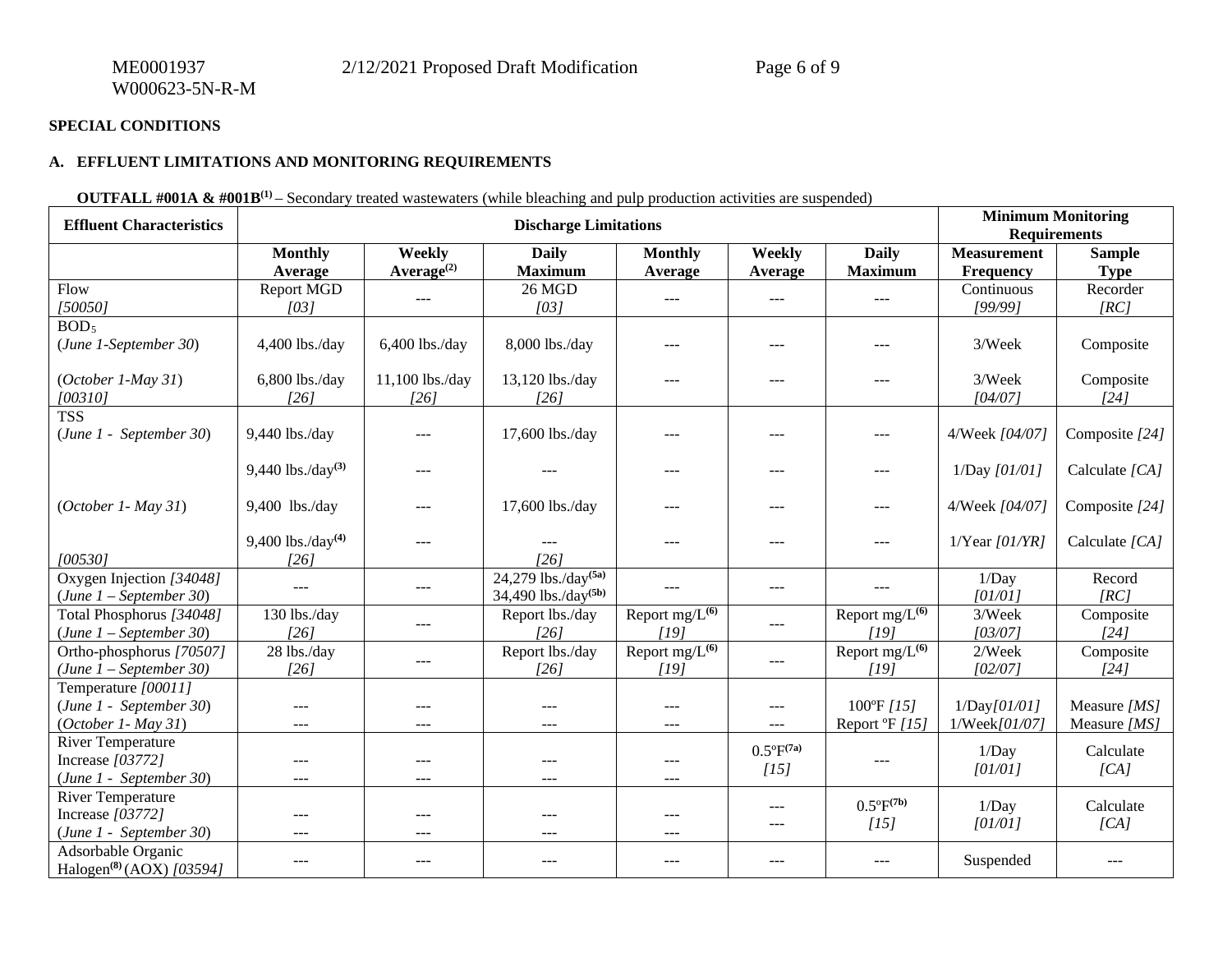#### **A. EFFLUENT LIMITATIONS AND MONITORING REQUIREMENTS (cont'd)**

## **OUTFALL #001A & #001B<sup>(1)</sup>** – Secondary treated wastewaters (while bleaching and pulp production activities are suspended)

| <b>Effluent Characteristics</b>                         | <b>Discharge Limitations</b> |                                         |                                |                             |                        |                                | <b>Minimum Monitoring</b><br><b>Requirements</b> |                              |
|---------------------------------------------------------|------------------------------|-----------------------------------------|--------------------------------|-----------------------------|------------------------|--------------------------------|--------------------------------------------------|------------------------------|
|                                                         | <b>Monthly</b><br>Average    | <b>Weekly</b><br>Average <sup>(2)</sup> | <b>Daily</b><br><b>Maximum</b> | <b>Monthly</b><br>Average   | Weekly<br>Average      | <b>Daily</b><br><b>Maximum</b> | <b>Measurement</b><br>Frequency                  | <b>Sample</b><br><b>Type</b> |
| <b>Chemical Oxygen Demand</b><br>$(COD)^{(9a)}$ [81017] | $---$                        | $---$                                   | $---$                          | $---$                       | ---                    | $---$                          | Suspended                                        | $- - -$                      |
| <b>Chemical Oxygen Demand</b><br>$(COD)^{(9b)}$ [81017] | Report lbs./day<br>[26]      | $---$                                   | Report lbs./day<br>[26]        | $---$                       | $---$                  | $---$                          | 4/Week<br>[04/07]                                | Composite<br>[24]            |
| $pH$ (Std. Unit) <sup>(10)</sup><br>[00400]             | $- - -$                      | $- - -$                                 | $---$                          | $---$                       | $5.0 - 9.0$ SU<br>[12] | ---                            | 1/Day<br>[01/01]                                 | Grab<br>[2GR]                |
| $Color^{(11)}$<br>[51201]                               | $---$                        | $---$                                   | $---$                          | $---$                       | ---                    | ---                            | Suspended                                        | $- - -$                      |
| Mercury $(Total)^{(12)}$<br>[71900]                     | $---$                        | $- - -$                                 | $- - -$                        | $15.8 \text{ ng/L}$<br>[3M] | $- - -$                | $23.7 \text{ ng/L}$<br>[3M]    | $1$ /Year<br>[1/YR]                              | Grab<br>[GR]                 |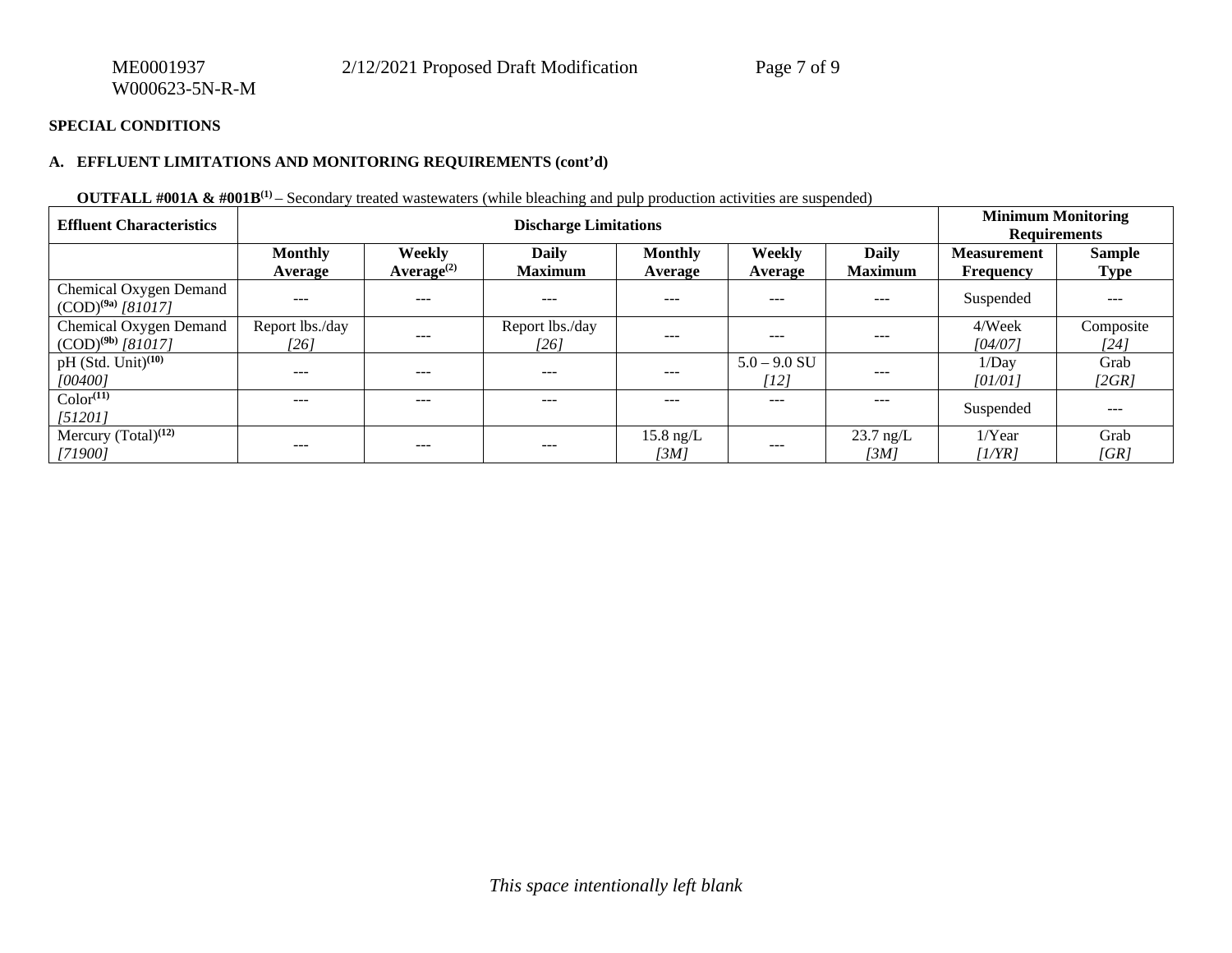## **A. EFFLUENT LIMITATIONS AND MONITORING REQUIREMENTS (cont'd)**

## **FOOTNOTES**

For footnotes not modified by this permit modification, see the December 4, 2017 MEPDES permit for applicable footnotes.

## **7. River Temperature Increase**

- **(a) Temperature Increase** (Increase of the ambient receiving water temperature) This is a weekly rolling average limitation when the receiving water temperature is  $> 66^{\circ}$ F and  $< 73^{\circ}$ F. See Special Condition J*, River Temperature Increase*, of this permit for the equation to calculate the predicted river temperature increase (PRTI).
- **(b) Temperature Increase** (Increase of the ambient receiving water temperature) This is a daily maximum limitation when the receiving water temperature is  $\geq 73^{\circ}$ F.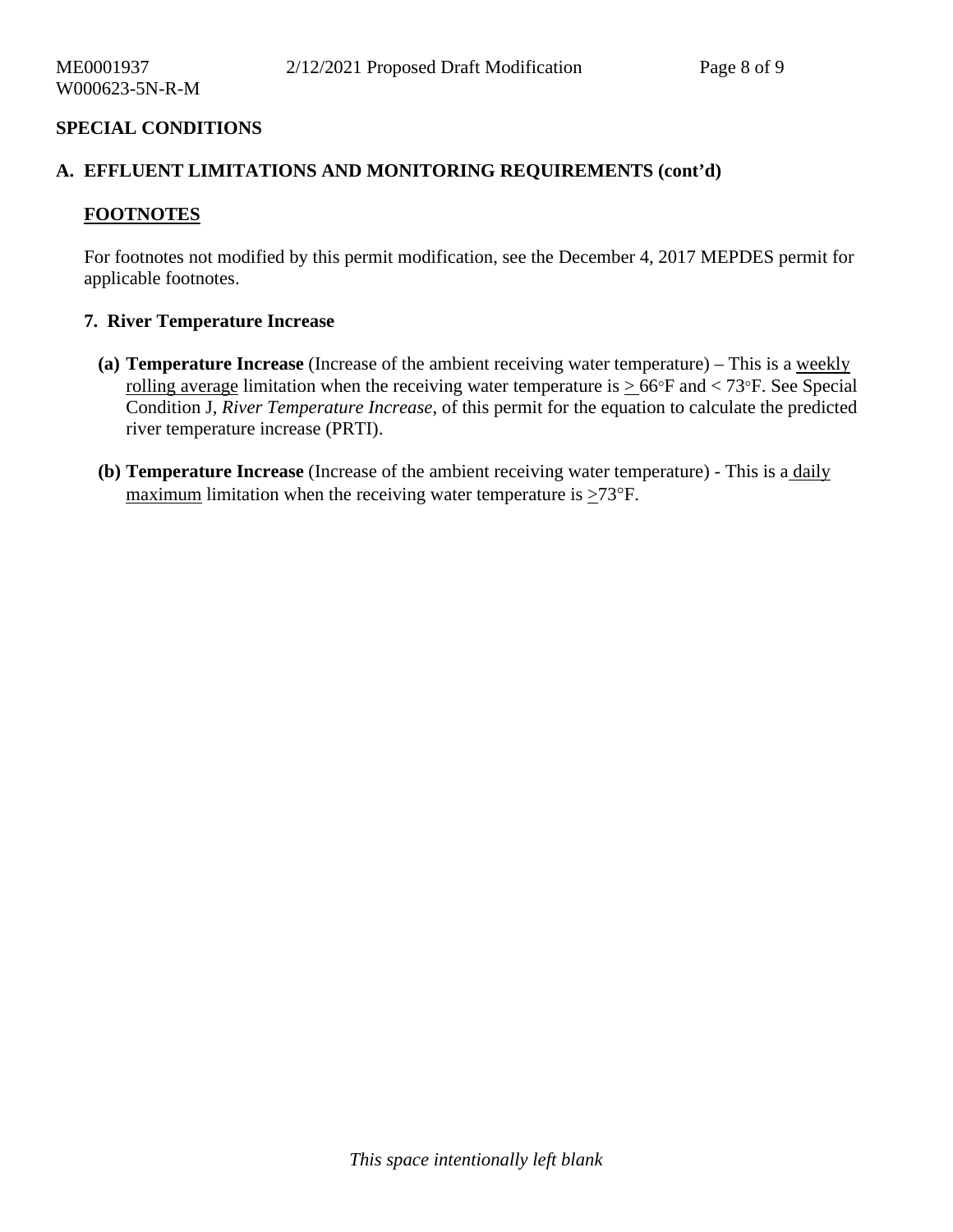## **J. RIVER TEMPERATURE INCREASE**

When the ambient receiving water temperature is  $\geq 66^{\circ}$ F and  $\lt 73^{\circ}$ F, the permittee is limited to a thermal discharge that will not increase the ambient receiving water temperature by more than 0.5°F based on a weekly (7 days) rolling average calculation. When the ambient receiving water temperature is >73°F, the permittee is limited to a thermal discharge that will not increase the ambient receiving water temperature by more than 0.5°F based on a daily calculation. For each operating day during the applicable limitation period, the permittee must calculate the Predicted River Temperature Increase (PRTI) associated with the thermal discharge from Outfall #001 according to the following equation:

$$
PRTI(^{o}F) = \frac{Qe (Te - Tr)}{Qr}
$$

where,

 $Qr =$  Ambient receiving water flow in gpd or MGD (must be like units as  $Qe$ )

 $Qe =$  Effluent flow in gpd or MGD (must be like units as  $Qr$ )

 $Te = Eff$ luent temperature in  ${}^{o}F$ 

 $Tr =$  Ambient receiving water (mill intake) temperature in  ${}^{\circ}F$ 

Receiving water flow measurements (Qr) shall be obtained from USGS Rumford Station #01054500 located in the Town of Rumford with an adjustment factor of 1.19 to account for the drainage area between Rumford and Jay. The permittee shall adhere to mathematical protocols for significant figures and rounding the calculated PRTI values. All PRTI values reported to the Department on the monthly Discharge Monitoring Reports (DMRs) for compliance must be rounded to the nearest 0.1°F.

Replacement of the HGHL model with a PRTI calculation is acceptable while no pulping is occurring at the facility. Should pulping resume, the method of evaluating the thermal impact of the mill may need to be reevaluated to account for any indirect effects of effluent color on the temperature increase in the river.

## **Q. COMMENCEMENT OF BLEACHING OPERATIONS**

Should the permittee propose to resume bleaching operations at the mill, the permittee must provide written notice to the Department's permitting and compliance inspection staff **at a minimum of sixty (60) days prior to commencing bleaching operations** at the facility. This 60-day timeframe will give the Department the opportunity to review the applicability of the permit limitations, monitoring requirements, and reporting requirements. Should the Department determine that the proposed bleaching operations are significantly different from what was presented in past or current application materials, the Department may require the applicable party to modify this permit or to file an application for a new permit.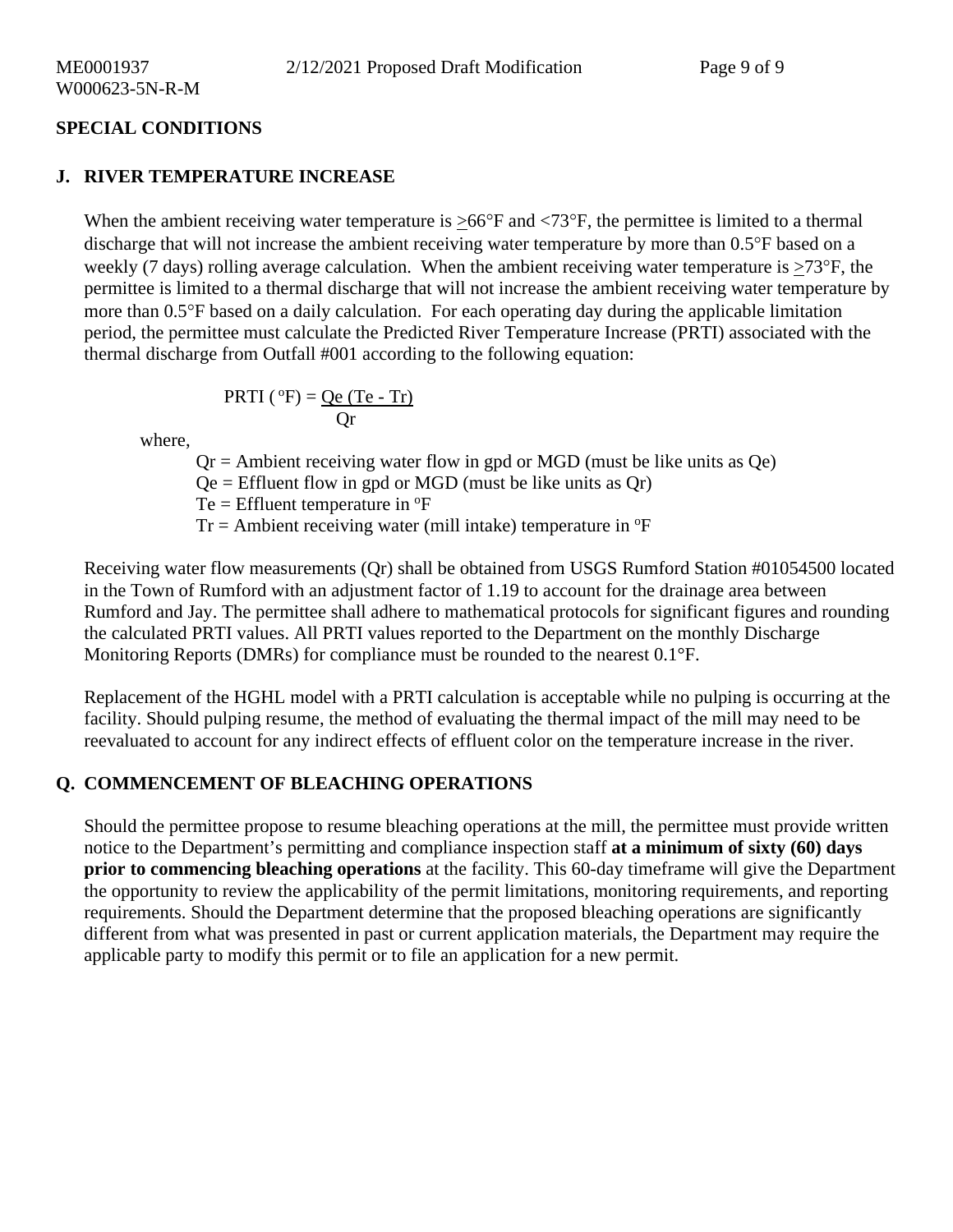# **MAINE POLLUTANT DISCHARGE ELIMINATION SYSTEM PERMIT AND MAINE WASTE DISCHARGE LICENSE**

# **FACT SHEET**

**DATE: FEBRUARY 12, 2021** 

**PERMIT NUMBER:** ME0001937 **LICENSE NUMBER: W000623-5N-R-M** 

**NAME AND ADDRESS OF APPLICANT: PIXELLE ANDROSCOGGIN LLC 300 RILEY ROAD JAY, MAINE 04239** 

## **COUNTY: FRANKLIN COUNTY**

# **NAME AND ADDRESS WHERE DISCHARGE(S) OCCURS(S):**

# **ANDROSCOGGIN MILL 300 RILEY ROAD JAY, MAINE 04239**

## **RECEIVING WATER CLASSIFICATION:**

 **ANDROSCOGGIN RIVER/CLASS C**

# **COGNIZANT OFFICIAL AND TELEPHONE NUMBER: CHARLES KRASKE 300 RILEY ROAD JAY, MAINE 04239**

## **1. MODIFICATIONS REQUESTED**

- 1. The permittee has requested that the Department change the legal name of the owner of record from Verso Androscoggin LLC to Pixelle Androscoggin LLC.
- 2. The permittee has requested a reduction in the daily maximum effluent flow limitation from 50 MGD to 26 MGD.
- 3. The permittee has requested modification of the seasonal sampling frequency for biochemical oxygen demand (BOD) from 5/Week, June 1-September 30, to 3/Week year-round, due to an extended elimination of pulp production.
- 4. The permittee has requested the replacement of the Heat Gain/Heat Loss (HGHL) model with the Predicted River Temperature Increase (PRTI) calculation.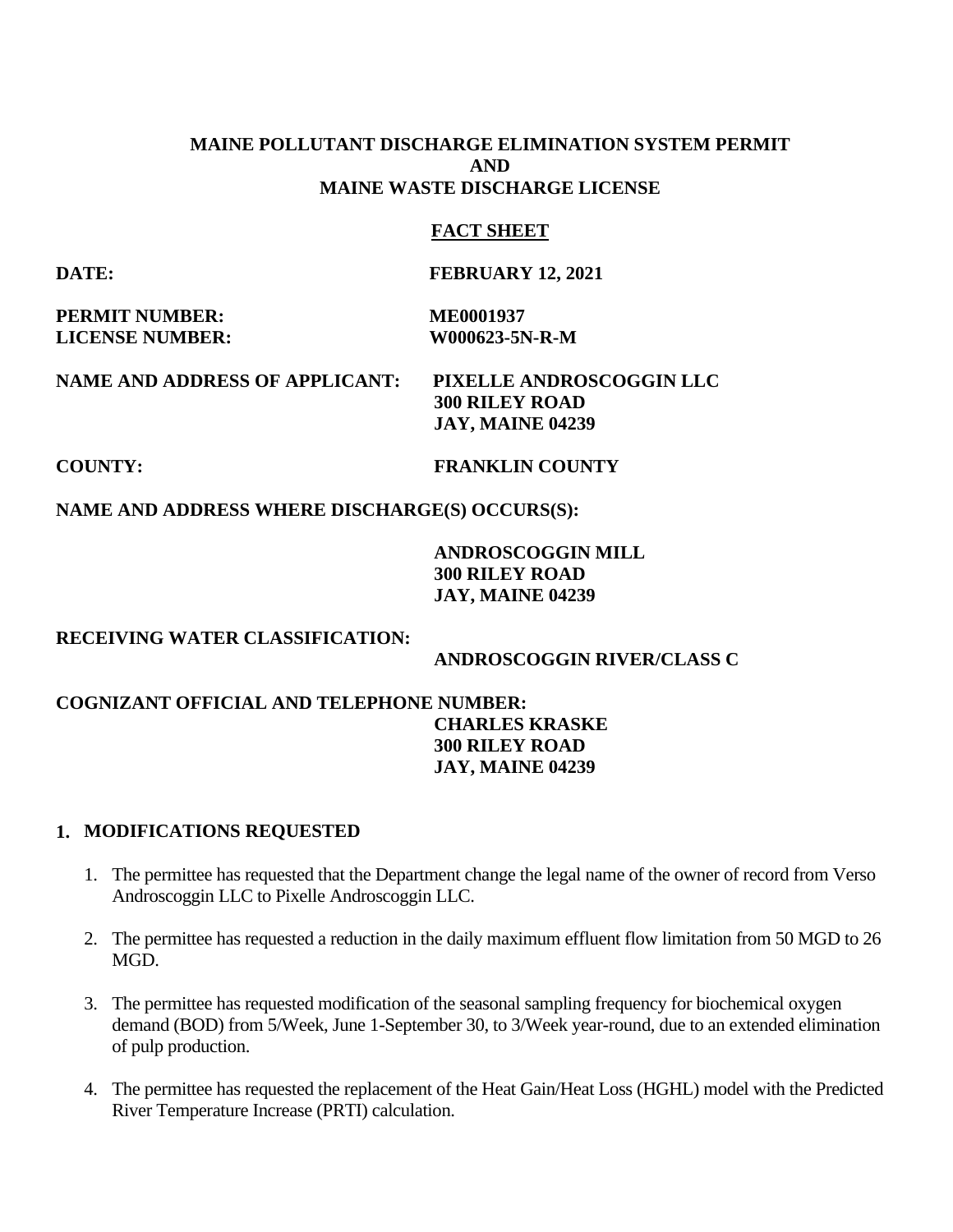# **1. MODIFICATIONS REQUESTED (cont'd)**

- 5. The permittee has requested that the numeric limitations for chemical oxygen demand (COD) be suspended and lbs./day reporting be maintained.
- 6. The permittee has requested that the limitations for Adsorbable Organic Halogens (AOX), Color, and parameters associated with the Bleach Plants (Outfall 100A and Outfall 200A) be suspended.

# **2. MODIFICATIONS APPROVED**

- 1. The Department grants the permittee's request to change the name on MEPDES permit #ME0001937/WDL #W000623-5N-P-R from Verso Androscoggin LLC to Pixelle Androscoggin LLC.
- 2. The Department grants the permittee's request for a reduction of the daily maximum effluent flow limitation.
- 3. The Department grants the permittee's request for reduced BOD monitoring due to an extended, significant reduction of loading due to the loss of pulping operations.
- 4. The Department has modified the BOD and total suspended solids (TSS) monthly average and daily maximum limitations to reflect reduced production rates as well as the change from manufacturing pulp to utilizing purchased pulp.
- 5. The Department grants the permittee's request for the use of PRTI methodology to report river temperature given the lower flow and temperature of current processes.
- 6. The Department grants the permittee's request for a suspension of COD kilogram limits as there are no bleach or pulping operations occurring on site.
- 7. The Department grants the permittee's request for a suspension of the limitations for AOX, color and the parameters associated with the two Bleach Plants (Outfall 100A and 200A) as there are no bleach or pulping operations occurring on site.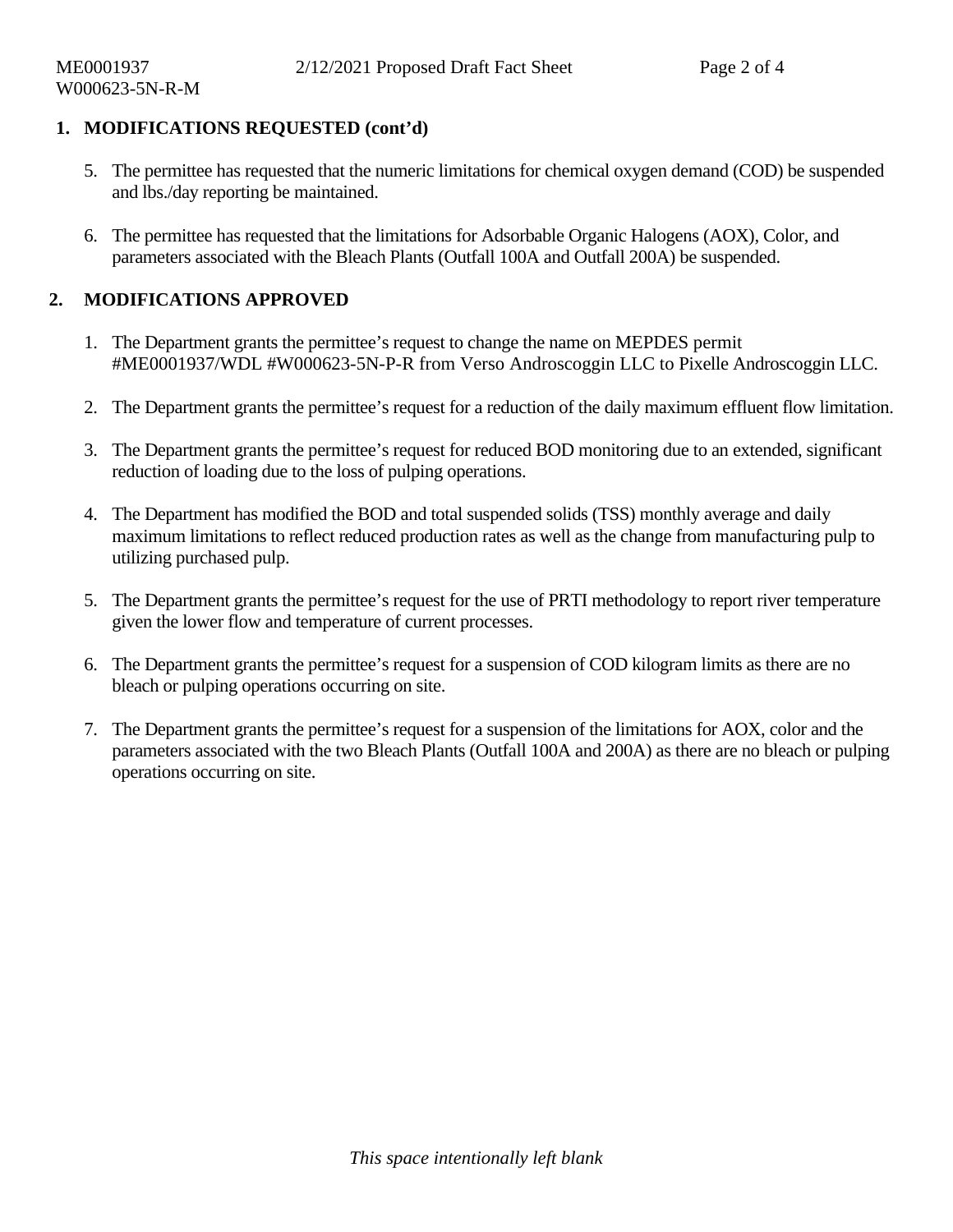# **3. EFFLUENT LIMITATIONS AND MONITORING REQUIREMENTS**

Due to the change from manufacturing pulp to utilizing purchased pulp, as well as reduced production rates, BOD and TSS limitations for the facility were reevaluated. The following table contains the monthly average and daily maximum limitations as calculated utilizing EPA's Effluent Limitation Guidelines (ELGs) found in 40 CFR 430, Sub-part K-*BPT effluent limitations for non-integrated mills where fine paper is produced from purchased pulp-wood fiber furnish subdivision*. For comparison, BOD and TSS limits from the December 4, 2017 permitting action are also listed.

| Final<br>Prod.<br>(tons/day)     | <b>40 CFR</b>         | <b>BOD</b> Avg                 |          | <b>BOD</b> Max                 |          | <b>TSS Avg</b>                  |          | <b>TSS Max</b>                  |          |
|----------------------------------|-----------------------|--------------------------------|----------|--------------------------------|----------|---------------------------------|----------|---------------------------------|----------|
|                                  | 430<br><b>Subpart</b> | Lbs.1000<br>lbs. of<br>product | lbs./day | Lbs.1000<br>lbs. of<br>product | lbs./day | Lbs./1000<br>lbs. of<br>product | lbs./day | Lbs./1000<br>lbs. of<br>product | lbs./day |
| 800                              | $\bf K$               | 4.25                           | 6,800    | 8.2                            | 13,120   | 5.9                             | 9,440    | 11.0                            | 17,600   |
| 1400<br>$(June 1-)$<br>Sept. 30) | B                     |                                | 4,400    | $---$                          | 8,000    |                                 | 12,000   | $---$                           | 22,300   |
| 1400<br>$(Oct. 1-$<br>$May\,31)$ | B                     | $---$                          | 7,400    | $---$                          | 13,875   | $---$                           | 25,000   | $---$                           | 44,600   |

Example Calculation:

BOD Monthly Average = daily production rate x EGL, average of daily values for 30 consecutive days

 $= (800 \text{ tons of product/day}) \times (2000 \text{ lbs.}/1 \text{ ton}) \times (4.25 \text{ lbs.}/1000 \text{ lbs. of product})$ 

 $= 6,800$  lbs./day

The summertime (June 1 – September 30) technology based monthly average and daily maximum BOD limitations derived from the EGLs, Subpart K are less stringent than the water quality-based limitations found in the December 4, 2017 permit (most recent). Therefore, pursuant to anti-backsliding provisions of Department rule Chapter 523 § 5 *Waste Discharge License Conditions*, the current water quality- based limitations are being carried forward in this permitting action. The non-summertime (October 1-May 31) technology-based monthly average and daily maximum BOD limitations derived from the EGLs, Subpart K are more stringent than the water quality-based limitations found in the December 4, 2017 permit. Therefore, the technology-based limitations are being imposed in this permitting action.

This permit modification is establishing more stringent summertime and non-summertime technology based monthly average and daily maximum TSS limitations of 9,440 lbs./day and 17,600 lbs./day respectfully, as the technology-based limitations derived from the EGLs, Subpart-K, are more stringent than the current water quality based limitations found in the December 4, 2017 permit.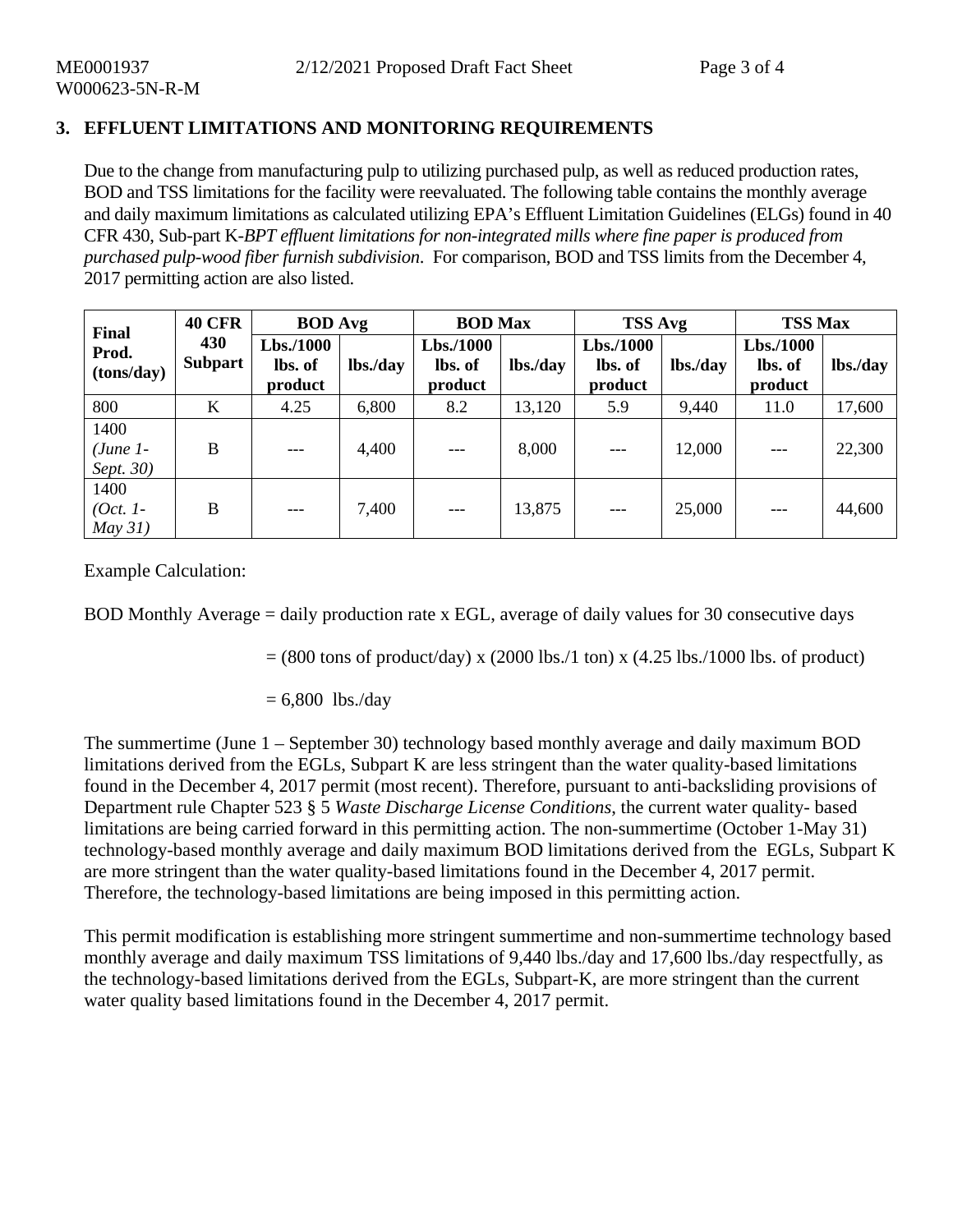# **3. EFFLUENT LIMITATIONS AND MONITORING REQUIREMENTS (cont'd)**

The December 4, 2017 permit established a summertime water quality-based 60-day average limitation of 10,000 lbs./day for TSS. This limit was based on a recommendation in the approved TMDL to mitigate the adverse effects of settleable solids on the macro-invertebrate community in the Livermore Falls impoundment. With a new more stringent summertime monthly average technology-based limitation of 9,400 lbs./day being established, the 60-day average limitation must be reduced to 9,400 lbs./day as well. Therefore, this permit modification is establishing a 60-day average technology based TSS limitation of 9400 lbs./day.

The December 4, 2017 permit also established a summertime water quality-based annual average limitations 14,738 lbs./day for TSS. This limit was based on a recommendation in the approved TMDL to reduce the contribution of sediment oxygen demand to non-compliance in GIP. With a new more stringent summertime monthly average technology-based limitation of 9,400 lbs./day being established, the annual average limitation must be reduced to 9,400 lbs./day as well. Therefore, this permit modification is establishing a 60 day average technology based TSS limitation of 9,400 lbs./day.

All other limitations and monitoring requirements established in the December 4, 2017 MEPDES permit remain effect and enforceable.

# **4. DEPARTMENT CONTACTS**

Additional information concerning this permitting action may be obtained from and written comments should be sent to:

Breanne Blaisdell Division of Water Quality Management Bureau of Water Quality Department of Environmental Protection 17 State House Station Augusta, Maine 04333-0017 Telephone: (207) 287-1298 E-mail: [breanne.blaisdell@maine.gov](mailto:breanne.blaisdell@maine.gov)

# **5. RESPONSE TO COMMENTS**

 *Reserved until the close of the 30-day public comment period.*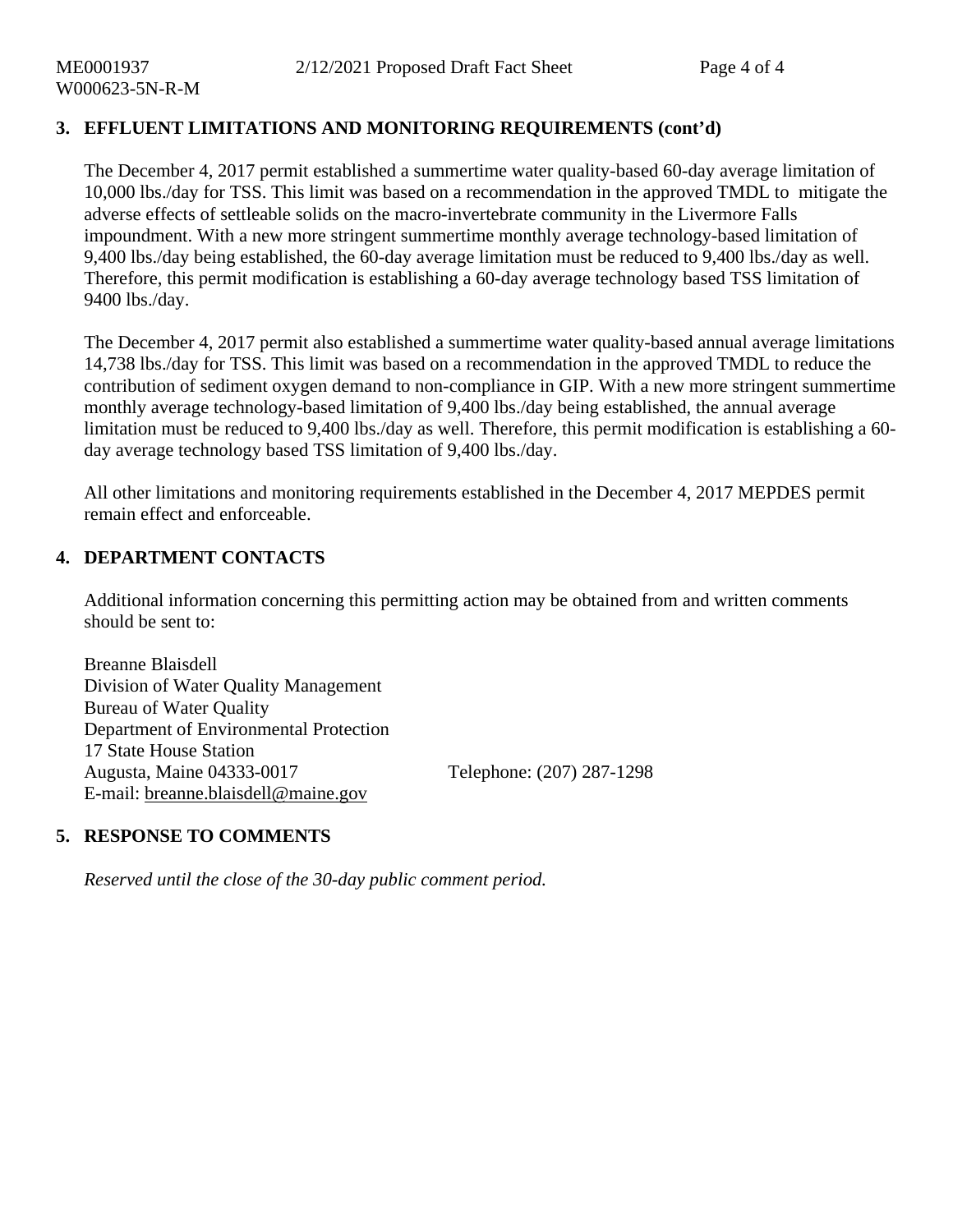

# DEP INFORMATION SHEET **Appealing a Department Licensing Decision**

Dated: March 2012 Contact: (207) 287-2811

## **SUMMARY**

There are two methods available to an aggrieved person seeking to appeal a licensing decision made by the Depattment of Environmental Protection's ("DEP") Commissioner: (1) in an administrative process before the Board of Environmental Protection ("Board"); or (2) in a judicial process before Maine's Superior Court. An aggrieved person seeking review of a licensing decision over which the Board had original jurisdiction may seek judicial review in Maine's Superior Comt.

A judicial appeal of final action by the Commissioner or the Board regarding an application for an expedited wind energy development (35-A M.R.S.A, § 3451(4)) or a general permit for an offshore wind energy demonstration project (38 M.R.S.A. § 480-HH(I) or a general permit for a tidal energy demonstration project (38 M.R.S.A. § 636-A) must be taken to the Supreme Judicial Court sitting as the Law Court.

This INFORMATION SHEET, in conjunction with a review of the statutory and regulatory provisions referred to herein, can help a person to understand his or her rights and obligations in filing an administrative or judicial appeal.

#### **I.** ADMINISTRATIVE ApPEALS TO THE BOARD

#### LEGAL REFERENCES

The laws concerning the DEP's *Organization and Powers,* 38 M.R.S.A. §§ 341-D(4) & 346, the *Maine Administrative Procedure Act,* 5 M.R.S.A. § 11001, and the DEP's *Rules Concerning the Processing of Applications and Other Administrative Matters* ("Chapter 2"), 06-096 CMR 2 (April 1,2003).

#### How LONG You HAVE TO SUBMIT AN APPEAL TO THE BOARD

The Board must receive a written appeal within 30 days of the date on which the Commissioner's decision was filed with the Board. Appeals filed after 30 calendar days of the date on which the Commissioner's decision was filed with the Board will be rejected.

#### How TO SUBMIT AN ApPEAL TO THE BOARD

Signed original appeal documents must be sent to: Chair, Board of Environmental Protection, c/o Depattment of Environmentai Protection, 17 State House Station, Augusta, ME 04333-0017; faxes are acceptable for purposes of meeting the deadline when followed by the Board's receipt of mailed original documents within five (5) working days. Receipt on a particular day must be by 5:00 PM at DEP's offices in Augusta; materials received after 5:00 PM are not considered received until the following day. The person appealing a licensing decision must also send the DEP's Commissioner a copy of the appeal documents and if the person appealing is not the applicant in the license proceeding at issue the applicant must also be sent a copy of the appeal documents. All of the information listed in the next section must be submitted at the time the appeal is filed. Only the extraordinary circumstances described at the end of that section will justify evidence not in the DEP's record at the time of decision being added to the record for consideration by the Board as part of an appeal.

#### WHAT YOUR ApPEAL PAPERWORK MUST CONTAIN

Appeal materials must contain the following information at the time submitted:

OCF/90-1/r95/r98/r99/rOO/r04/r12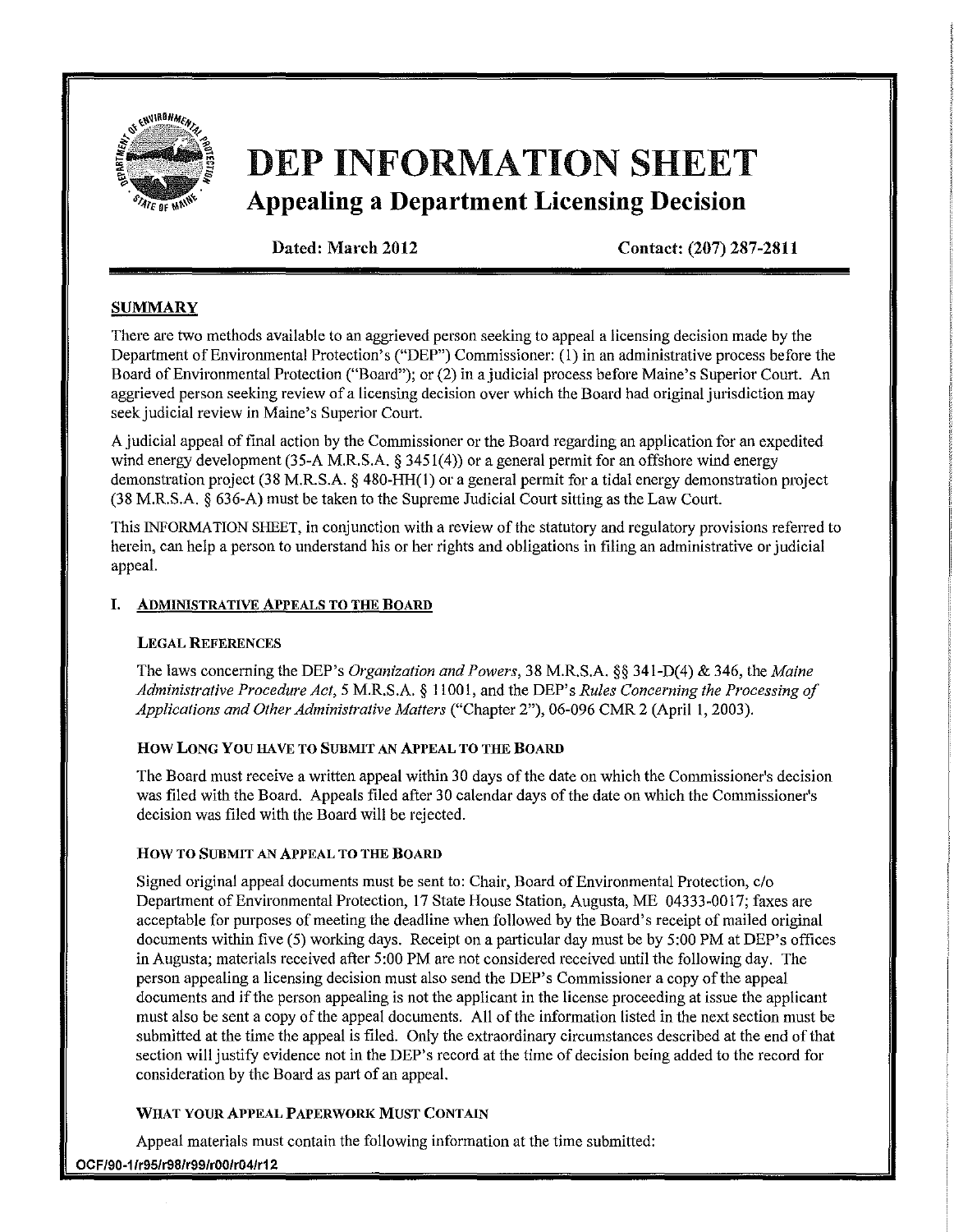- I. *Aggrieved Status.* The appeal must explain how the person filing the appeal has standing to maintain an appeal. This requires an explanation of how the person filing the appeal may suffer a particularized injury as a result of the Commissioner's decision.
- *2. The findings. conclusions or conditions objected to or believed to be in error.* Specific references and facts regarding the appellant's issues with the decision must be provided in the notice of appeal.
- *3. The basis of the objections or challenge.* If possible, specific regulations, statutes or other facts should be referenced. This may include citing omissions of relevant requirements, and errors believed to have been made in interpretations, conclusions, and relevant requirements.
- 4. *The remedy sought.* This can range from reversal of the Commissioner's decision on the license or permit to changes in specific permit conditions.
- 5. *All the matters to be contested.* The Board will limit its consideration to those arguments specifically raised in the written notice of appeal.
- *6. Requestfor hearing.* The Board will hear presentations on appeals at its regularly scheduled meetings, unless a public hearing on the appeal is requested and granted. A request for public hearing on an appeal must be filed as part of the notice of appeal.
- *7. New or additional evidence to be offered.* The Board may allow new or additional evidence, referred to as supplemental evidence, to be considered by the Board in an appeal only when the evidence is relevant and material and that the person seeking to add information to the record can show due diligence in bringing the evidence to the DEP's attention at the earliest possible time in the licensing process or that the evidence itselfis newly discovered and could not have been presented earlier in the process. Specific requirements for additional evidence are found in Chapter 2.

#### OTHER CONSIDERATIONS IN APPEALING A DECISION TO THE BOARD

- *1. Be familiar with all relevant material in the DEP record.* A license application file is public information, subject to any applicable statutory exceptions, made easily accessible by DEP. Upon request, the DEP will make the material available during normal working hours, provide space to review the file, and provide opportunity for photocopying materials. There is a charge for copies or copying services.
- *2. Be familiar with the regulations and laws under which the application was processed. and the procedural rules governing your appeal.* DEP staff will provide this information on request and answer questions regarding applicable requirements.
- *3. The filing of an appeal does nol operate as a stay to any decision.* If a license has been granted and it has been appealed the license normally remains in effect pending the processing of the appeal. A license holder may proceed with a project pending the outcome of an appeal but the license holder runs the risk of the decision being reversed or modified as a result of the appeal.

#### WHAT TO EXPECT ONCE You FILE A TIMELY ApPEAL WITH THE BOARD

The Board will formally acknowledge receipt of an appeal, including the name of the DEP project manager assigned to the specific appeal. The notice of appeal, any materials accepted by the Board Chair as supplementary evidence, and any materials submitted in response to the appeal will be sent to Board members with a recommendation from DEP staff. Persons filing appeals and interested persons are notified in advance of the date set for Board consideration of an appeal or request for public hearing. With or without holding a public hearing, the Board may affirm, amend, or reverse a Commissioner decision or remand the matter to the Commissioner for further proceedings. The Board will notify the appellant, a license holder, and interested persons of its decision.